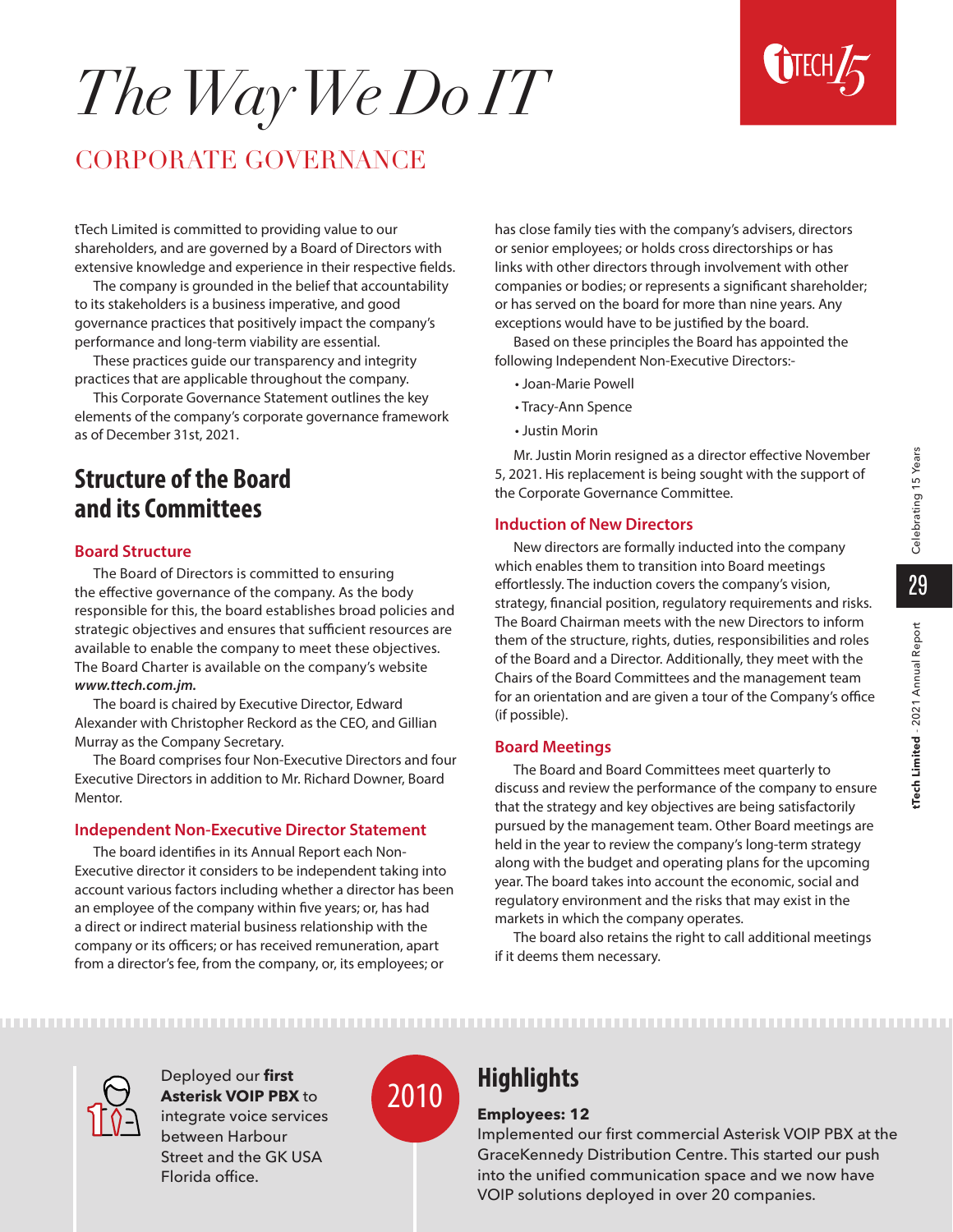# **tTech Limited Board of Directors' Meeting Attendance**

*January - December 2021*

| <b>Number of Boards &amp; Committee Meetings</b> | 5            | 5            |                     |                         |                                         |
|--------------------------------------------------|--------------|--------------|---------------------|-------------------------|-----------------------------------------|
| <b>Names</b>                                     | <b>Board</b> | <b>Audit</b> | <b>Remuneration</b> | Corporate<br>Governance | <b>Annual General</b><br><b>Meeting</b> |
| <b>Board of Directors</b>                        |              |              |                     |                         |                                         |
| Edward Alexander, Chairman                       | 5            | 5            | 4                   | 4                       |                                         |
| U. Philip Alexander                              | 5            | 5            | 4                   | 4                       |                                         |
| G. Christopher Reckord                           | 5            | 5            | 4                   | 4                       |                                         |
| Hugh Allen                                       | 5            | n/a          | 2                   | n/a                     |                                         |
| Joan-Marie Powell                                | 5            | 4            | 4                   | 4                       |                                         |
| Norman Chen                                      | 5            |              | 4                   | 4                       |                                         |
| <b>Tracy Ann Spence</b>                          | 5            | 5            | 4                   | 4                       |                                         |
| Justin Morin *                                   | 4            | 3            | $\overline{2}$      | 4                       |                                         |
| <b>Richard Downer (Mentor)</b>                   | 5            | 5            |                     |                         |                                         |

*The following board changes occurred during 2021:*

*\* Mr Justin Morin resigned as a Director effective November 5, 2021* 

# **Board Committees**

The Board has established an Audit Committee, a Remuneration Committee and a Corporate Governance Committee. Each committee has its own written charter which can be viewed on the company's website *www.ttech.com.jm*. These committees are chaired by Non-Executive Directors and made up primarily of the Non-Executive Members of the Board and have the right to co-opt members of the executive management team as is deemed necessary.

# **Audit Committee**

The Audit Committee was formed in 2015 and its main functions are oversight of:

- **1.** Financial reporting and compliance with legal and regulatory requirements.
- **2.** Internal controls.
- **3.** Internal and external audits.
- **4.** Budgeting and forecasting.

#### **During the year the committee focused on:**

- **1.** Assisting the management team with navigating the challenges associated with Covid-19, such as Work from Home, curfews etc.
- **2.** Oversight of the annual audit.
- **3.** Understanding and getting explanations of the financial results and what it means operationally.
- **4.** Improving the resourcing and operations of the team to ensure that the financial reports were completed and checked in a timely manner.
- **5.** Ensuring that all external reporting requirements were completed and filed on time.
- **6.** Identified any additional monthly financial reports that



Implemented our **first High Availability Xorcom VOIP PBX solution** with an initial 20 seat call centre for Cari-Med.



**Employees: 11**

tTech upgraded GK's phone systems from legacy analogue system to Asterisk open source based VOIP PBX.

Implemented our second high availability Xorcom PBX for Hardware & Lumber.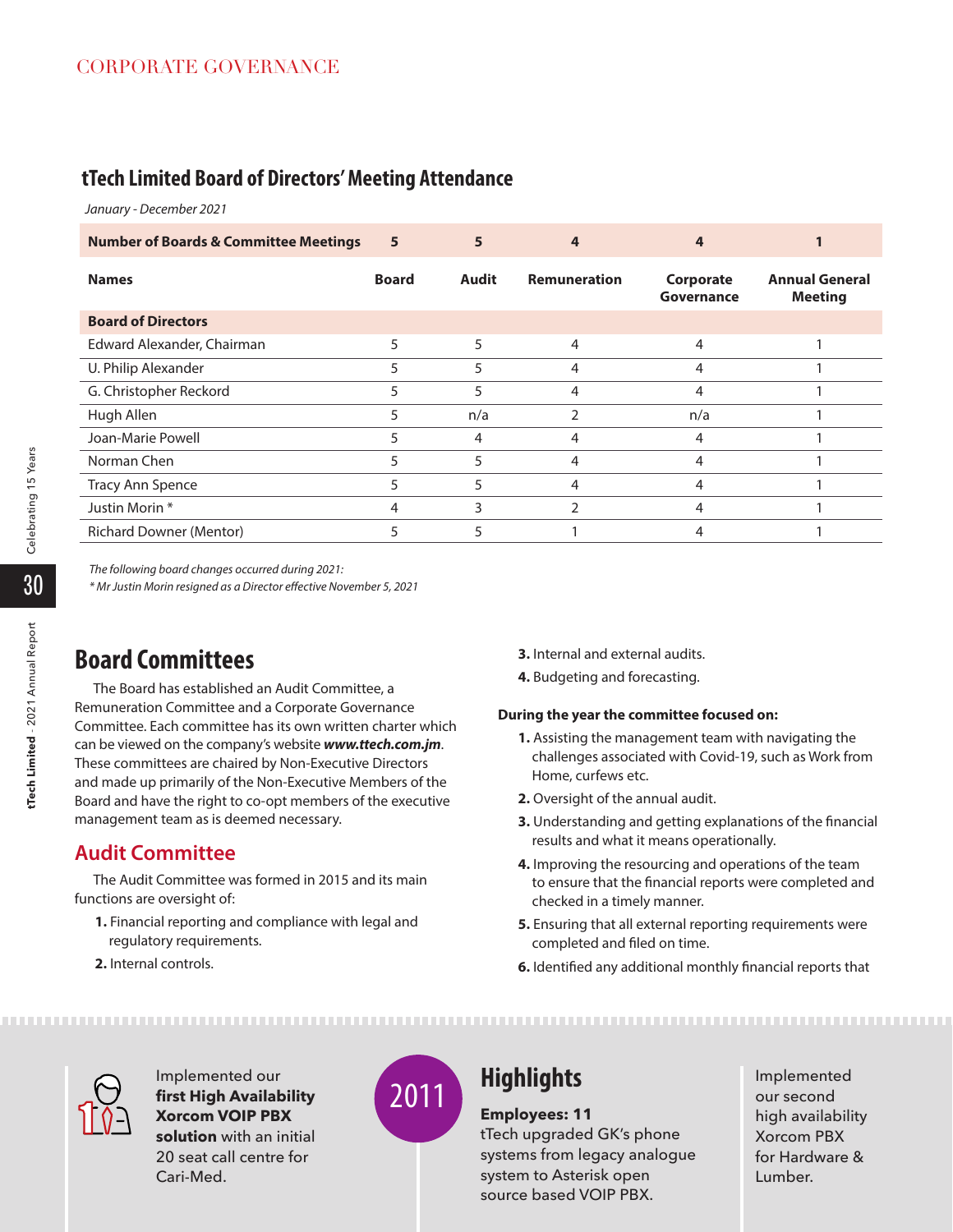are required from time to time and determine which formats are best suited for the company.

#### **In 2022 the main focus will be on:**

- **1.** Moving to shorter cut-off times for monthly, quarterly and annual reporting, based on the best practice benchmarks for companies of our size and to meet all statutory requirements.
- **2.** Working with operations to automate accounting processes as best as possible in an effort to improve efficiency.
- **3.** Continuous training and support for the accounting team.
- **4.** Working with our external auditors to have the final draft of the audited financial report at least 10 working days before the Jamaica Stock Exchange (JSE) deadline.
- **5.** Improving the financial analysis and commentary in the financial reports to support strategy development and execution.

The Chairman of the Audit Committee is Ms. Tracy-Ann Spence and comprises other Independent Non-Executive Directors. The Executive Chairman, Corporate Governance Committee Chairman, CEO, Finance and Administration Manager, Sales Manager (Acting) and Board Mentor are invitees to this committee.

# **External Auditor**

Ernst and Young is the Company's external auditor. The Chairman of the Audit Committee invited the auditors to a meeting of the Committee to present the Company's audit findings and discuss the draft audited financial statements. The external auditors also attended the Annual General Meeting to make a presentation on the audited financial statements to shareholders and were available to answer shareholder questions about the conduct of the audit and the preparation and content of the audit report.

# **Remuneration Committee**

The Remuneration Committee was formed in 2016 and its main functions are:

- **1.** Oversight of the company's compensation and benefits policies.
- **2.** Oversee and set compensation for the company's Executive Officers, including its Executive Chairman, CEO and Non-Executive Directors.
- **3.** Development of an incentive scheme for the senior executives.
- **4.** Oversee the establishment of appropriate human resource strategies and policies.

#### **During the year the committee focused on:**

- **1.** Employee Remote Work operational plans and strategies to facilitate high team engagement, safety and welfare of the team
- **2.** Developing an Incentive Scheme for the Executive Officers.
	- Scheme was developed showing an alignment with approved performance targets.
- **3.** Setting of Executive Salaries.
	- The executive salaries were set and approved by the board.
- **4.** Advising on HR policies and procedures.
- **5.** Employee retention, training and development
- **6.** Safety and welfare of the team by implementing COVID 19 containment measures

#### **In 2022 the main focus will be on:**

- **1.** Development and implementation of policies including Health & Safety, Corporate Social Responsibility, Environmental and Social Media.
- **2.** Continuous monitoring of the Occupational Health and Safety Act and the developments thereof.
- **3.** Employee retention which is an operational risks for companies operating in the technology industry will be a major focus. Measures will continue to optimize

**Employees: 12** Performed our first Upgrade of GK's core network.

Successfully rolled out Google Apps Office suite and email platform for three companies, tTech Limited, Gateway Shipping and CaribStar. **Highlights** Successfully rolled out<br> **Exployees: 12**<br>
2012 **Employees: 12**<br>
2013 **Employees: 12** 



**Employees: 15** Chris Reckord and Norman Chen joined the company as Directors.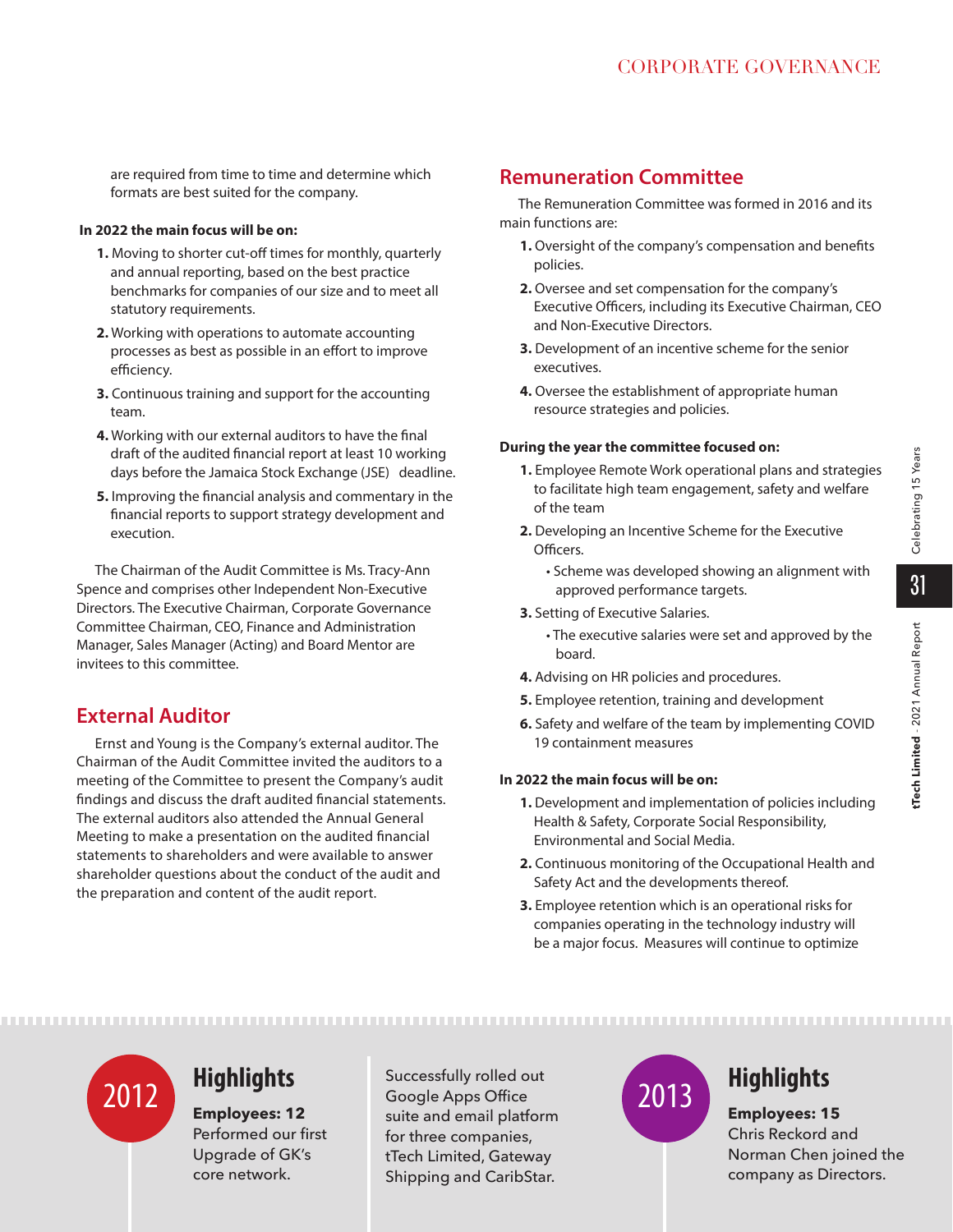our benefits to include employee recognition, compensation, professional training and development to help mitigate the risk.

- **4.** Continue the process of executing on the succession plans developed for all key positions.
- **5.** Development plans highlighted at the performance appraisals will be executed.

The Chairman of the Remuneration Committee is Ms. Joan- Marie Powell and comprises the other Non-Executive Directors. The Board Chairman, Executive Directors, Corporate Secretary, Technical Services Manager, Human Resources Manager and Board Mentor are invitees to this committee.

# **Corporate Governance Committee**

The Corporate Governance Committee was formed in 2017 and its main functions are:

- **1.** Creation and review of governance policies.
- **2.** Selection and recruitment of board members.
- **3.** Board training and education.
- **4.** Board performance and evaluation.

#### **During the year the committee focused on:**

- **1.** Ensuring that the appropriate policies, procedures, and guidelines for the staff and/or customers were in place to manage the COVID-19 virus.
- **2.** Review and support of the Whistleblowers Policy which can be found on the Company's website *www.ttech.com.jm.*
- **3.** Review of the company's Jamaica Stock Exchange/PSOJ Corporate Governance profile.
- **4.** Training on the new Data Protection Act for the board and senior managers.
- **5.** Ensuring that the Code of Conduct and Conflict of Interest Certification for the Directors and Senior Management was done and reviewed.
- **6.** Ensuring that the annual Board Performance and Evaluation was carried out.

### **In 2022 the main focus will be on:**

- **1.**Continuing Training and Education programs for the Board and Senior Managers.
- **2.**Oversight of the company's Data Protection Compliance Program
- **3.** Ensure that a robust and effective Enterprise Risk Management program is developed and implemented by the management team.
- **4.**Assisting with the Board Succession Planning and identification of possible candidates for appointment to the Board.
- **5.**Oversight of the COVID-19 and infectious diseases policy
- **6.**Board Performance and Evaluation
- **7.**Overseeing the Whistleblower Policy
- **8.** Improving the Corporate Governance profile
- **9.**Development of Policies to enhance the Governance of the company

The Chairman of the Corporate Governance Committee is Mr. U. Philip Alexander and comprises the other Non-Executive Directors. The Board Chairman, CEO, Corporate Secretary and Board Mentor are invitees to this committee.

# **Responsibilities of the Board**

The company has attracted a strong and experienced Board of Directors who review and approve key policies and make decisions in relation to:

- Corporate Governance
- Internal Controls
- Fiduciary Oversight
- Compliance with laws and regulations
- Strategy direction and operating plans
- Business development including major investments and divestitures
- Appointment or removal of Directors
- Remuneration of Directors
- Risk Management
- Financial reporting and Audit
- Financing

The tTech Sales & Marketing Department created.



Implemented Microsoft Exchange for GK and migrated all the users in North America and the Caribbean.



Conducted **our first penetration tests and vulnerability assessment**s for customers.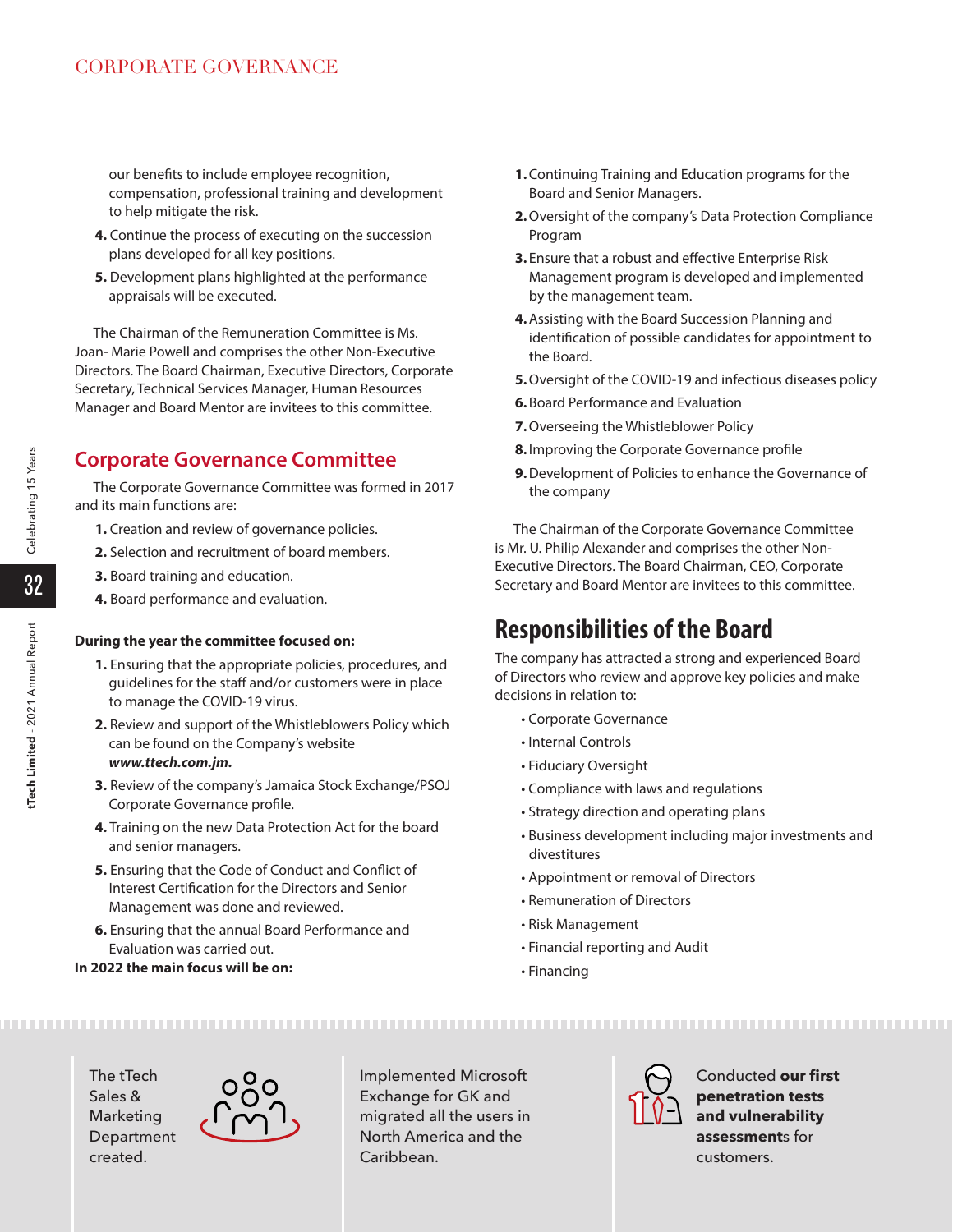- Corporate Social Responsibility
- Ethics
- Environment
- Succession planning for the Directors and Senior Executives.

# **Responsibilities of the Chairman, Company Secretary and Directors**

The Chairman's primary responsibilities are the effective operation of the Board and the dissemination of sufficient information to support decisions. He is also responsible for ensuring that new Directors are inducted into tTech and receive the necessary orientation.

The Company Secretary is responsible for ensuring that the Board's procedures are effectively followed and supports the decision-making process and governance. All Directors have

access to the Company Secretary for advice and services. All Directors are expected to allot sufficient time to prepare for and attend meetings of the Board and its Committees. Regular attendance at Board and Committee meetings is required; in the absence of an agreement a Director should not miss two consecutive regular Board meetings. The leadership of the Company is accessible to the Directors via the Executive Chairman.

# **Performance Evaluation of the Board, Committees & Individual Directors**

A system for the evaluation of the Board and Director's performance is in place. It evaluates the performance of the Board by the Directors as a whole, a Peer Review by the Directors of the other Directors, and a Self-Assessment by the Directors of their own performance. It is done annually, and a corrective action plan is developed for any areas of concern that are identified.

# **Directors Skills and Competencies**

The Board has a strong mix of expertise, experience and leadership which aids good corporate governance and business practices.

| <b>AREAS OF EXPERTISE</b>      |                 |                                     |                           |              |                            |                          |                                       |
|--------------------------------|-----------------|-------------------------------------|---------------------------|--------------|----------------------------|--------------------------|---------------------------------------|
|                                | <b>Industry</b> | <b>Strategy &amp;</b><br>Leadership | <b>Finance</b><br>& Audit | Governance   | <b>Risk</b><br><b>Mgmt</b> | <b>HR</b><br><b>Mgmt</b> | <b>Acquisitions</b><br>& Divestitures |
| <b>Board of Directors</b>      |                 |                                     |                           |              |                            |                          |                                       |
| Edward Alexander, Chairman     | $\checkmark$    | $\checkmark$                        | $\checkmark$              | $\checkmark$ | $\checkmark$               | $\checkmark$             | $\checkmark$                          |
| U. Philip Alexander            |                 | $\checkmark$                        | $\checkmark$              | $\checkmark$ | $\checkmark$               | $\checkmark$             | $\checkmark$                          |
| G. Christopher Reckord         | $\checkmark$    | $\checkmark$                        |                           | $\checkmark$ |                            | $\checkmark$             |                                       |
| Hugh Allen                     | $\checkmark$    |                                     |                           | $\checkmark$ |                            | $\checkmark$             |                                       |
| Joan-Marie Powell              |                 | $\checkmark$                        | $\checkmark$              | $\checkmark$ | $\checkmark$               | $\checkmark$             | $\checkmark$                          |
| Norman Chen                    | $\checkmark$    |                                     |                           | $\checkmark$ |                            | $\checkmark$             |                                       |
| Tracy-Ann Spence               |                 | $\checkmark$                        | $\checkmark$              | $\checkmark$ | $\checkmark$               | $\checkmark$             | $\checkmark$                          |
| <b>Justin Morin</b>            | $\checkmark$    | $\checkmark$                        | $\checkmark$              |              | $\checkmark$               |                          | $\checkmark$                          |
| <b>Richard Downer (Mentor)</b> |                 | ✓                                   | ✓                         | $\checkmark$ | $\checkmark$               | $\checkmark$             | $\checkmark$                          |



### **Employees: 20+**

We successfully moved into our new home at 69 1/2 Harbour Street. This was our third move as we kept growing out of the accommodations. Redesign of Logo.



Celebrating 15 Years **tTech Limited** - 2021 Annual Report Celebrating 15 Years 33 Tech Limited - 2021 Annual Report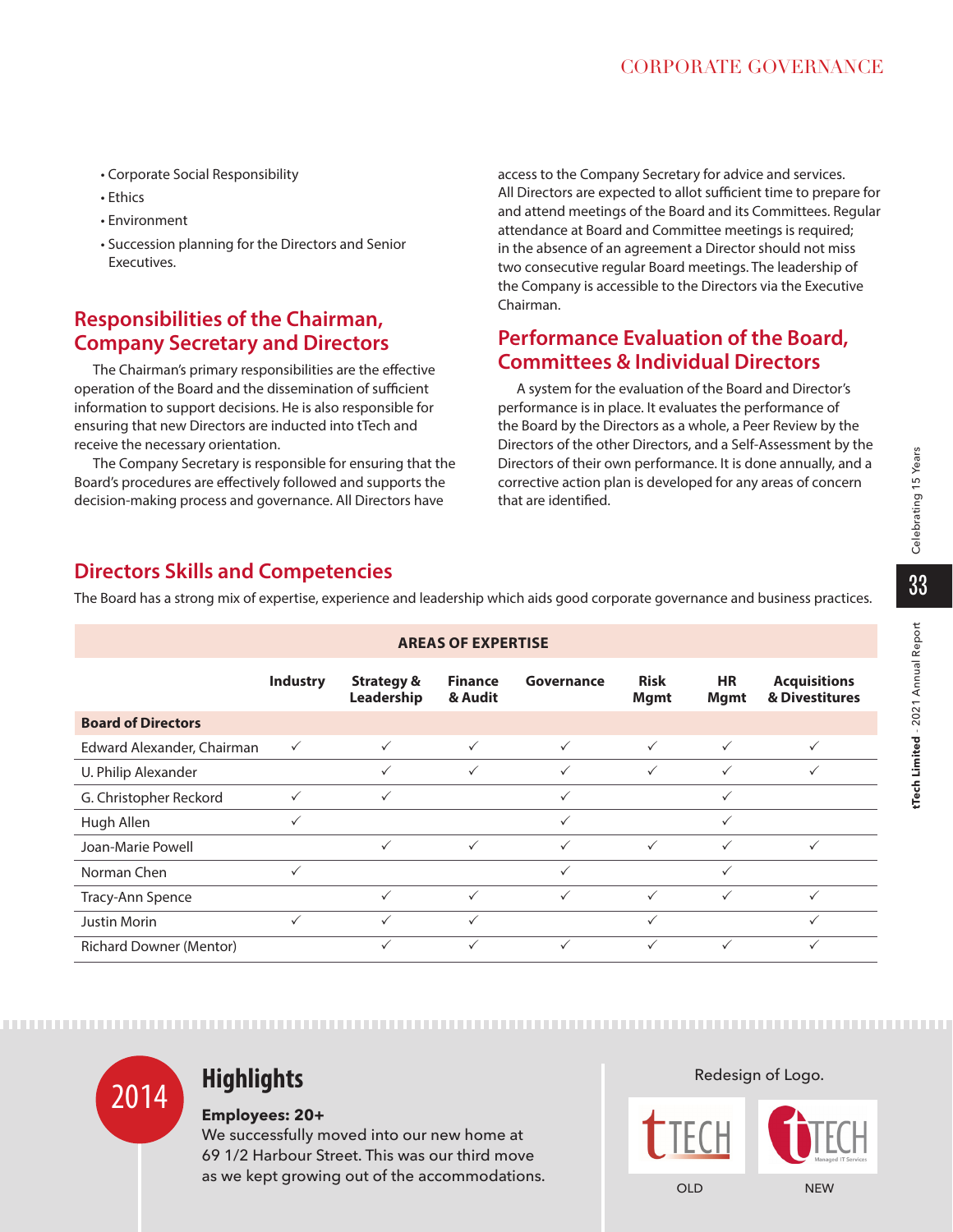# **Board & Executive Compensation**

The Non-Executive Directors compensation reflects their contribution, commitment and time taken to improve the Board's performance. It is also built on the premise of attracting and retaining Directors of high standards. This compensation is subject to annual reviews based on comparable conditions and evaluation of the effectiveness of the Board and its committees.

#### **Non-Executive Directors Fees**

|                         | Annual<br>Fee (JMD) | <b>Attending Committee</b><br><b>Meetings (JMD)</b> |
|-------------------------|---------------------|-----------------------------------------------------|
| Non-Executive Directors | \$250,000           | \$15,000 per meeting                                |
| <b>Board Chairman</b>   | \$100,000           |                                                     |
| Committee Chairman      | \$50,000            |                                                     |

*Non-Executive Directors fees are paid quarterly. Executive Directors are not paid fees.*

# **Director's Training and Education**

The Board has placed emphasis on Director's training and education and recognizes the importance of continuing this path.

- All Directors and Senior Managers participated in an Environmental, Social and Governance training.
- Some of our Directors have participated in The Jamaica Stock Exchange (JSE) Corporate Governance Index training

#### **All of our directors have completed the JSE/Private Sector Organization of Jamaica Directors Strategic Guide to Corporate Governance.**





*2018 - Norman Chen*



*2018 - Tracy-Ann Spence*



*2019 - Joan Marie Powell*



*2020 - G. Christopher Reckord*



*Hugh Allen* 

*2021 - Justin Morin*

## **Succession Planning**

An integral responsibility of the Board is succession planning for all Senior Executives and the Directors. This is done by identifying potential successors for each senior post and providing the necessary exposure for them to function in the business in case of an emergency.

Implemented our Internship programme.



Transitioned tTech's email platform, office suite and unified communication platform from Google Apps to Office 365. This saw the **birth of our successful cloud partnership** with Microsoft.

Successfully integrated the voice and data services for GraceKennedy USA office with GraceKennedy Jamaica. This saw us providing support to GraceKennedy USA.